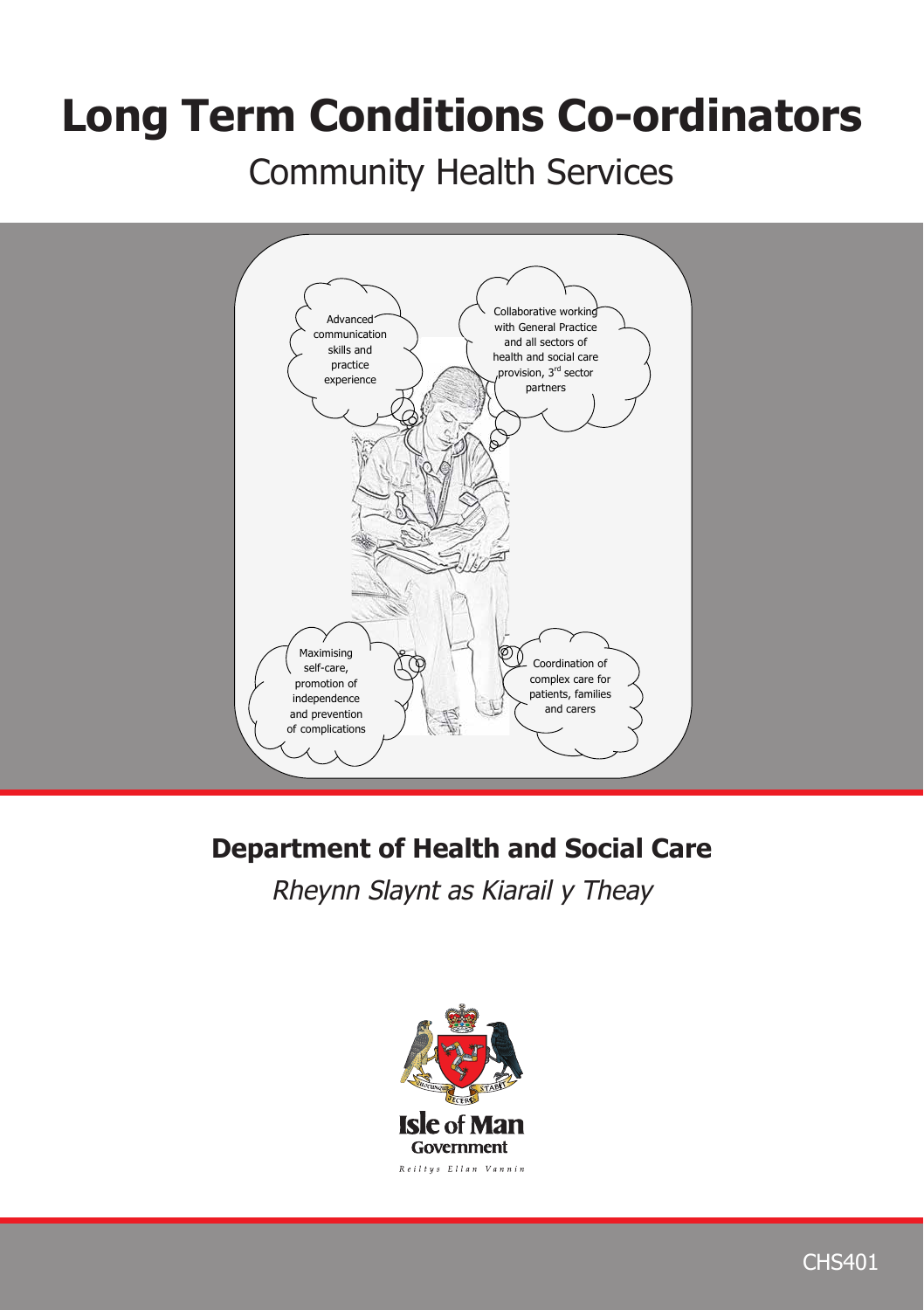## **Who are Long Term Condition Coordinators?**

Long Term Condition coordinators (LTCCs) are registered nurses who have completed a Community Specialist Practitioner graduate course, and have extensive experience of working with patients, families and carers in community settings. The LTCCs work closely with all the General Practitioners (GPs) on the Island.

Complex care, once only delivered in acute hospital settings, is now being provided by Community Nursing teams in collaboration with key partners.

#### **For Example:**

| GPs                               | Social Work Team             | Allied Health Professionals     |
|-----------------------------------|------------------------------|---------------------------------|
| Hospice Care                      | <b>Specialist Nurses</b>     | <b>District Nurses</b>          |
| Paramedics                        | Podiatrists                  | Continence Advisor              |
| <b>Health Visitors</b>            | <b>Practice Nurses</b>       | Transfer of Care                |
| Occupational<br><b>Therapists</b> | Physiotherapists             | Coordinator<br>Hospitals        |
| Home Care                         | Reablement Team              | <b>Fire Prevention Officers</b> |
| Environmental Health              | <b>Private Care Agencies</b> | Voluntary Sector                |

### **Below are some examples of what an LTCC does:**

- Acts as coordinator of complex care for patients and carers and works collaboratively with your GP and the multi-disciplinary team/voluntary agencies to support care
- Works with patients and carers to consider personal strategies to avoid admission to hospital, where possible
- By working with and educating patients and carers, we will reduce GP visits and minimise calls to GP out of hours service
- Provides advice and support for patients with long term conditions
- Health education information and advice on diet, exercise and lifestyle changes to help patients to maintain their independence
- Devise and plan patient-centred programmes of nursing care, promoting self-care and encouraging independence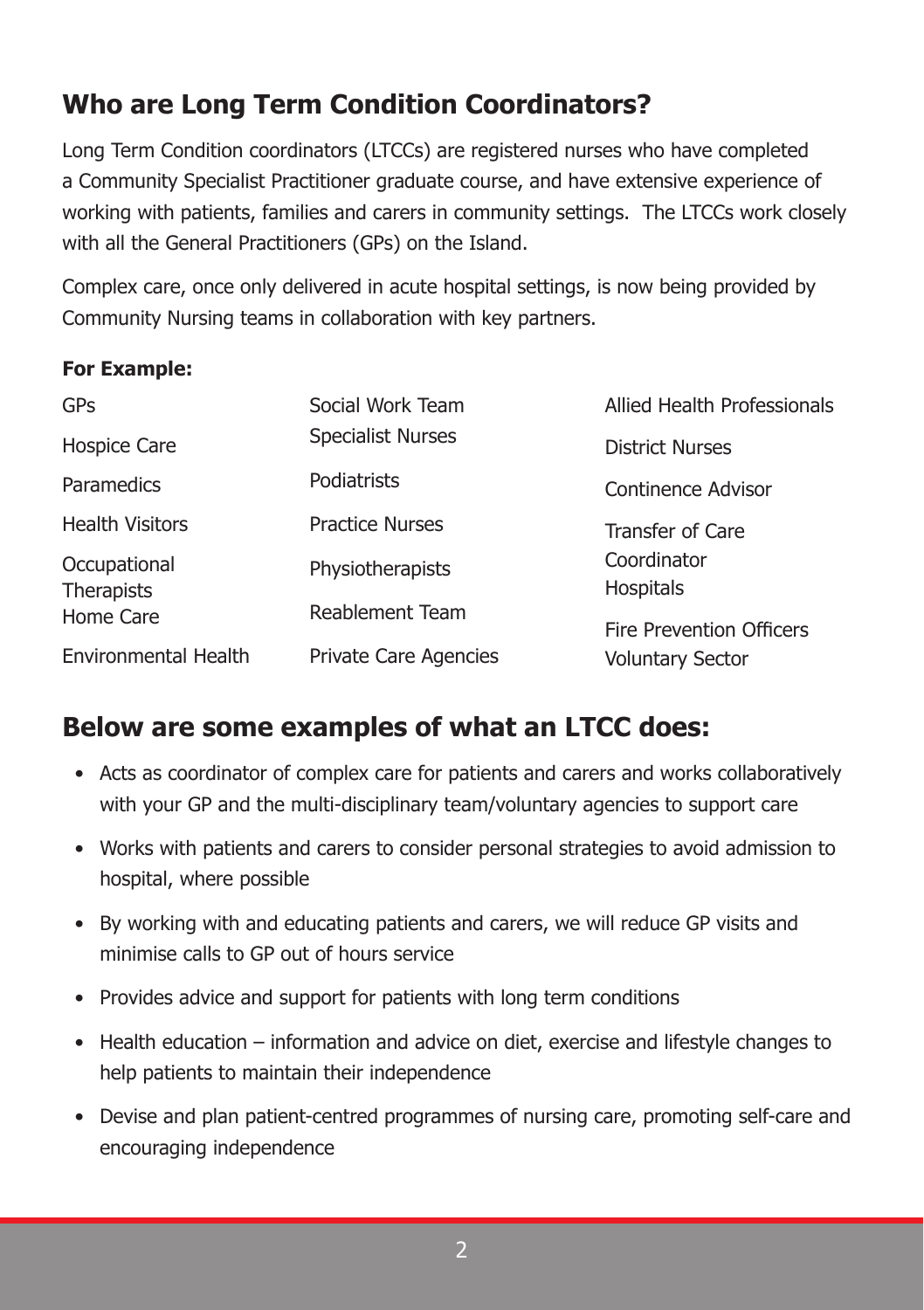- Develops therapeutic relationships with patients, families and carers
- Carry out holistic assessment of nursing care needs
- Assess for the supply of, and instruction in the use of, some equipment, to promote and assist in returning to independent living
- Provide support and co-ordinate services for palliative and end of life care
- Provide bereavement support

Your GP is the only person who can, at the present time, refer you to the LTCC, other professionals in your care may discuss with the GP if they think a referral to an LTCC would be appropriate for you or you may approach your GP yourself. Your GP will then make a referral to whichever LTCC works with your surgery.

## **When do LTCCs provide care?**

The Service operates from 8.30am to 5pm, Monday to Friday excluding Bank Holidays, but appointments can be made outside these hours if deemed necessary.

## **Where do LTCCs provide care/advice**

Patient's homes, Nursing Homes, Residential Homes, Sheltered Accommodation, GP surgeries, Community Clinics.

## **How do I contact the LTCC?**

Ramsey and Jurby Group Practice, Peel and Laxey Surgeries **Tel: 811822**

Southern Group Practice, Ballasalla, Castletown, Snaefell, Finch Hill and Promenade Practice **Tel: 831864**

Palatine and Kensington Surgeries, Hailwood and Onchan surgeries **Tel: 665942**